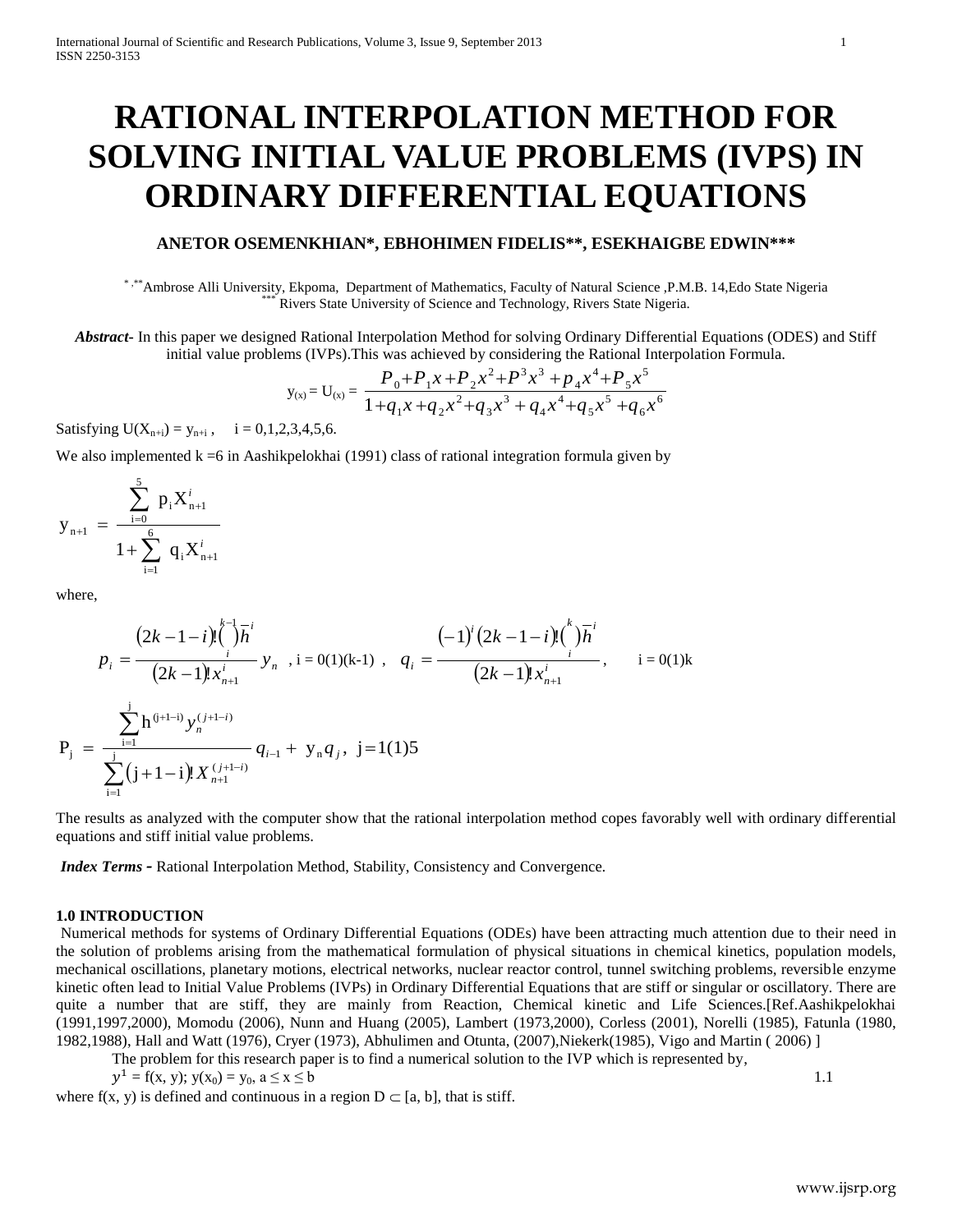International Journal of Scientific and Research Publications, Volume 3, Issue 9, September 2013 2 ISSN 2250-3153

However, this research paper is therefore to design and implement a new method that can cope effectively well with such problems. Our aims in this research paper is to solve problem represented by  $(1.1)$  where  $f(x,y)$  must satisfy a Lipchitz condition with respect to y. In order to achieve the above aim, we therefore set the following objectives.

- (i) To construct a rational interpolation method having one of its members L-stable and to cope with ordinary differential equations and stiff IVPs.
- (ii) To determine the performance, stability, consistency and nature of convergence of the rational integrator constructed in (1) above.
- (iii) To compare the performance of the proposed rational integrators  $(k = 6)$  with some established results.
- (iv) To develop a program in Java for the implementation of the rational integrators.

**Definition 1.1.** A one-step method is said to be **A-STABLE** if when applied to the test equation  $y^1 = \lambda y$  with  $Re(\lambda) < 0$ , it gives,  $y_{n+1} = S(\overline{h}) y_n$ , with the stability function  $S(\overline{h})$  satisfying,

$$
|S(\overline{h})| < 1 \text{ for all } Re(\overline{h}) < 0, \ \overline{h} = \lambda h
$$

**Definition 1.2.** A given One-Step Method is said to be **L-Stable** if it is A-Stable and in addition,

$$
Re\left(\overline{h}\right) \xrightarrow{\text{Limit}} \rightarrow -\infty \left|S\left(\overline{h}\right)\right| = 0
$$

**Definition 1.3.** The Initial Value Problem (IVP) (1.1.1) is said to be **stiff** over the finite interval [a, b] if for every  $x \in [a, b]$ , the Eigenvalues  $\lambda_i(x)$ , i = 1, 2, . . . , n of the Jacobian matrix arising from (1.1) satisfies the following equations. 1. Re  $\lambda_i(x) < 0$ ,  $i = 1, 2, ..., n$  and

2. The stiffness ratio = 
$$
\frac{\max |Re \lambda_{i(x)}|}{\min |Re \lambda_{i(x)}|} >> 1, i = 1, 2, ..., n
$$

For the linear initial value problem

y 1  $= Ay + g,$   $y(x_0) = y_0$  1.2  $A$ , is m x m Matrix and  $g \in R^m$ , it is to be noted that A or g may be constraints or functions of x. 1  $\partial$  $\partial$ *y y*

### **1.2 THE DERIVATION OF THE RATIONAL INTERPOLATION METHOD**

Our derivation of the rational interpolation method consists of matching the Taylor series expansion of  $y(x_{n+1})$  with the Taylor series of the approximation value of  $y_{n+1}$ . At the point  $x = x_n$  in the interval  $[x_n, x_{n+1}]$ , we set  $y_n = y(x_n)$ , since Our Taylor series about  $x_n$  for both  $y(x_{n+1})$  and  $y_{n+1}$  require the use of  $h = x_{n+1} - x_n$ , we choose in sufficiently small enough so that  $x_{n+1}$  and  $x_n$  are very close. The following equations are results of matching of the Taylor series of  $y(x_{n+1})$  and  $y_{n+1}$  for the case  $k = 6$  where

$$
\mathbf{y}_{n+1} = \frac{\sum_{i=0}^{k-1} P_i X_{n+1}^i}{1 + \sum_{i=1}^k q_i X_{n+1}^i} = \frac{\sum_{i=0}^5 P_i X_{n+1}^i}{1 + \sum_{i=1}^6 q_i X_{n+1}^i}
$$

$$
y_{n+1} = \frac{P_0 + P_1 x_{n+1} + P_2 x_{n+1}^2 + P_3 x_{n+1}^3 + P_4 x_{n+1}^4 + P_5 x_{n+1}^5}{1 + q_1 x_{n+1} + q_2 x_{n+1}^2 + q_3 x_{n+1}^3 + q_4 x_{n+1}^4 + q_5 x_{n+1}^5 + q_6 x_{n+1}^6}
$$
\n
$$
1.4
$$

where,

$$
P_{j} = \sum_{i=1}^{j} \frac{h^{(j+1-i)} y_{n}^{(j+1-i)} q_{i-1}}{(j+1-i)!(x_{n+1})^{(j+1-i)}} + y_{n} q_{j}, \ j=1(1)k-1
$$

when  $j = 0$ ,  $i = 1$ , from 2.3.3 we have,

 $P_0 = y_n q_0$  i.e.  $q_0 = 1$   $P_0 = y_n$  1.6 when  $j = 1$ ,  $i = 1$ , 1.5 becomes.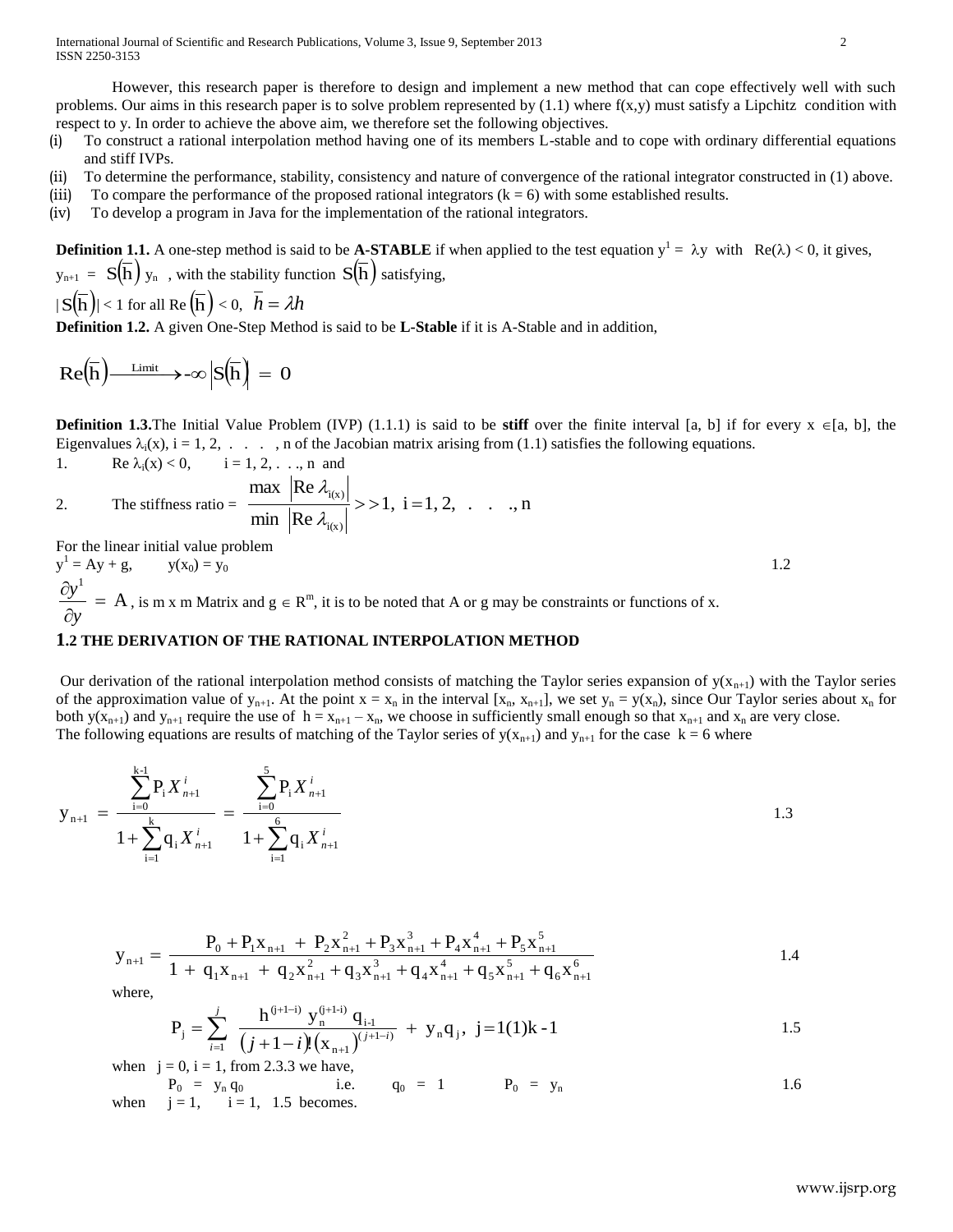International Journal of Scientific and Research Publications, Volume 3, Issue 9, September 2013 3 ISSN 2250-3153

$$
P_1 = \frac{h y_n^{(1)} q_0}{1! x_{n+1}} + y_n q_1 \Rightarrow \frac{h y_n^{(1)}}{1! x_{n+1}} + y_n q_1
$$
  

$$
\frac{h y_n^{(1)}}{1!} = x_{n+1} [-p_0 q_1 + p_1]
$$
  
when j = 2, i = 1, 1.5 becomes

$$
P_2 = \frac{h^2 y_n^{(2)}}{2! x_{n+1}^2} + \frac{h y_n^{(1)}}{1! x_{n+1}} q_1 + y_n q_2
$$
  

$$
\frac{h^2 y_n^{(2)}}{2!} = x_{n+1}^2 \left[ -p_0 q_2 - \frac{h y_n^{(1)}}{1! x_{n+1}} q_1 + p_2 \right]
$$
 1.8

when  $j = 3, 4, 5, 6, 7, 8, 9, 10, 11, i = 1$  we have in 1.9

$$
\frac{h^3 y_n^{(3)}}{3!} = x_{n+1}^3 \left[ -p_0 q_3 - \frac{h^2 y_n^{(2)}}{2! x_{n+1}^2} q_1 - \frac{h y_n^{(1)}}{1! x_{n+1}} q_2 + p_3 \right]
$$
 1.9

$$
\frac{h^4 y_n^{(4)}}{4!} = x_{n+1}^4 \left[ -p_0 q_4 - \frac{h^3 y_n^{(3)}}{3! x_{n+1}^3} q_1 - \frac{h^2 y_n^{(2)}}{2! x_{n+1}^2} q_2 - \frac{h y_n^{(1)}}{1! x_{n+1}} q_3 + p_4 \right]
$$
 1.10

$$
\frac{h^5 y_n^{(5)}}{5!} = x_{n+1}^5 \left[ -p_0 q_5 - \frac{h^4 y_n^{(4)}}{4! x_{n+1}^4} q_1 - \frac{h^3 y_n^{(3)}}{3! x_{n+1}^3} q_2 - \frac{h^2 y_n^{(2)}}{2! x_{n+1}^2} q_3 - \frac{h y_n^{(1)}}{1! x_{n+1}} q_4 + p_5 \right]
$$
 1.11

$$
\frac{h^6 y_n^{(6)}}{6!} = x_{n+1}^6 \left[ -p_0 q_6 - \frac{h^5 y_n^{(5)}}{5! x_{n+1}^5} q_1 - \frac{h^4 y_n^{(4)}}{4! x_{n+1}^4} q_2 - \frac{h^3 y_n^{(3)}}{3! x_{n+1}^3} q_3 - \frac{h^2 y_n^{(2)}}{2! x_{n+1}^2} q_4 - \frac{h y_n^{(1)}}{1! x_{n+1}} q_5 + p_6 \right]
$$
\n1.12\n
$$
\frac{h^7 y_n^{(7)}}{7!} = x_{n+1}^7 \left[ -p_0 q_7 - \frac{h^6 y_n^{(6)}}{6! x_{n+1}^6} q_1 - \frac{h^5 y_n^{(5)}}{5! x_{n+1}^5} q_2 - \frac{h^4 y_n^{(4)}}{4! x_{n+1}^4} q_3 - \frac{h^3 y_n^{(3)}}{3! x_{n+1}^3} q_4 - \frac{h^2 y_n^{(2)}}{2! x_{n+1}^2} q_5 - \frac{h^3 y_n^{(4)}}{4! x_{n+1}^4} q_5 - \frac{h^4 y_n^{(5)}}{4! x_{n+1}^5} q_6 - \frac{h^4 y_n^{(6)}}{4! x_{n+1}^6} q_7 - \frac{h^4 y_n^{(7)}}{4! x_{n+1}^6} q_8 - \frac{h^4 y_n^{(8)}}{4! x_{n+1}^6} q_9 - \frac{h^4 y_n^{(9)}}{4! x_{n+1}^6} q_1 - \frac{h^4 y_n^{(1)}}{2! x_{n+1}^2} q_5 - \frac{h^4 y_n^{(1)}}{2! x_{n+1}^6} q_7 - \frac{h^4 y_n^{(1)}}{2! x_{n+1}^6} q_1 - \frac{h^4 y_n^{(1)}}{2! x_{n+1}^6} q_1 - \frac{h^4 y_n^{(1)}}{2! x_{n+1}^6} q_1 - \frac{h^4 y_n^{(2)}}{2! x_{n+1}^6} q_1 - \frac{h^4 y_n^{(3)}}{2! x_{n+1}^6} q_1 - \frac{h^4 y_n^{(4)}}{2! x_{n+1}^6} q_1 - \frac
$$

$$
\frac{h y_{n}^{(1)}}{1! x_{n+1}} q_6 + p_7 \bigg]
$$
 (1.13)

1.7  
\n
$$
\frac{h y_0^{(1)}}{1!} = x_{0+1}[-p_0q_1 + p_1]
$$
\nwhen  $j = 2, j = 1, 1.5$  becomes  
\n
$$
P_2 = \frac{h^2 y_0^{(2)}}{2! x_{0+1}^2} + \frac{h y_0^{(1)}}{2! x_{0+1}^2} + \frac{h y_0^{(1)}}{2! x_{0+1}^2} + \frac{h y_0^{(1)}}{2! x_{0+1}^2} + \frac{h y_0^{(1)}}{2! x_{0+1}^2} + \frac{h y_0^{(1)}}{2! x_{0+1}^2} + \frac{h y_0^{(1)}}{2! x_{0+1}^2} + \frac{h y_0^{(1)}}{2! x_{0+1}^2} + \frac{h y_0^{(1)}}{2! x_{0+1}^2} + \frac{h y_0^{(1)}}{2! x_{0+1}^2} + \frac{h y_0^{(1)}}{2! x_{0+1}^2} + \frac{h y_0^{(1)}}{2! x_{0+1}^2} + \frac{h y_0^{(1)}}{2! x_{0+1}^2} + \frac{h y_0^{(1)}}{2! x_{0+1}^2} + \frac{h y_0^{(1)}}{2! x_{0+1}^2} + \frac{h y_0^{(1)}}{2! x_{0+1}^2} + \frac{h y_0^{(1)}}{2! x_{0+1}^2} + \frac{h y_0^{(1)}}{2! x_{0+1}^2} + \frac{h y_0^{(1)}}{2! x_{0+1}^2} + \frac{h y_0^{(1)}}{2! x_{0+1}^2} + \frac{h y_0^{(1)}}{2! x_{0+1}^2} + \frac{h y_0^{(1)}}{2! x_{0+1}^2} + \frac{h y_0^{(1)}}{2! x_{0+1}^2} + \frac{h y_0^{(1)}}{2! x_{0+1}^2} + \frac{h y_0^{(1)}}{2! x_{0+1}^2} + \frac{h y_0^{(1)}}{2! x_{0+1}^2} + \frac{h y_0^{(1)}}{2! x_{0+1}^2} + \frac{h y_0^{(1)}}{2! x_{0+1}^2} + \frac{h y_0^{(
$$

$$
\frac{h^{9}y_{n}^{(9)}}{9!} = x_{n+1}^{9} \left[ -p_{0}q_{9} - \frac{h^{8}y_{n}^{(8)}}{8!x_{n+1}^{8}}q_{1} - \frac{h^{7}y_{n}^{(7)}}{7!x_{n+1}^{7}}q_{2} - \frac{h^{6}y_{n}^{(6)}}{6!x_{n+1}^{6}}q_{3} - \frac{h^{5}y_{n}^{(5)}}{5!x_{n+1}^{5}}q_{4} - \frac{h^{4}y_{n}^{(4)}}{4!x_{n+1}^{4}}q_{5} - \frac{h^{3}y_{n}^{(3)}}{3!x_{n+1}^{3}}q_{6} - \frac{h^{2}y_{n}^{(2)}}{2!x_{n+1}^{2}}q_{7} - \frac{h y_{n}^{(1)}}{1!x_{n+1}^{2}}q_{8} + p_{9} \right]
$$
\n
$$
h^{10}y_{n}^{(10)} \qquad \qquad \ldots^{10} \left[ -\frac{h^{9}y_{n}^{(9)}}{9!x_{n}^{9}} - \frac{h^{8}y_{n}^{(8)}}{9!x_{n}^{9}} - \frac{h^{7}y_{n}^{(7)}}{9!x_{n}^{9}} - \frac{h^{6}y_{n}^{(6)}}{9!x_{n}^{9}} - \frac{h^{5}y_{n}^{(5)}}{9!x_{n}^{9}} - \frac{h^{5}y_{n}^{(5)}}{9!x_{n}^{9}} \right]
$$
\n
$$
1.15
$$

$$
\frac{h^{10}y_n^{(10)}}{10!} = x_{n+1}^{10} \left[ -p_0 q_{10} - \frac{h^9 y_n^{(9)}}{9! x_{n+1}^9} q_1 - \frac{h^8 y_n^{(8)}}{8! x_{n+1}^8} q_2 - \frac{h^7 y_n^{(7)}}{7! x_{n+1}^7} q_3 - \frac{h^6 y_n^{(6)}}{6! x_{n+1}^6} q_4 - \frac{h^5 y_n^{(5)}}{5! x_{n+1}^5} q_5 - \right]
$$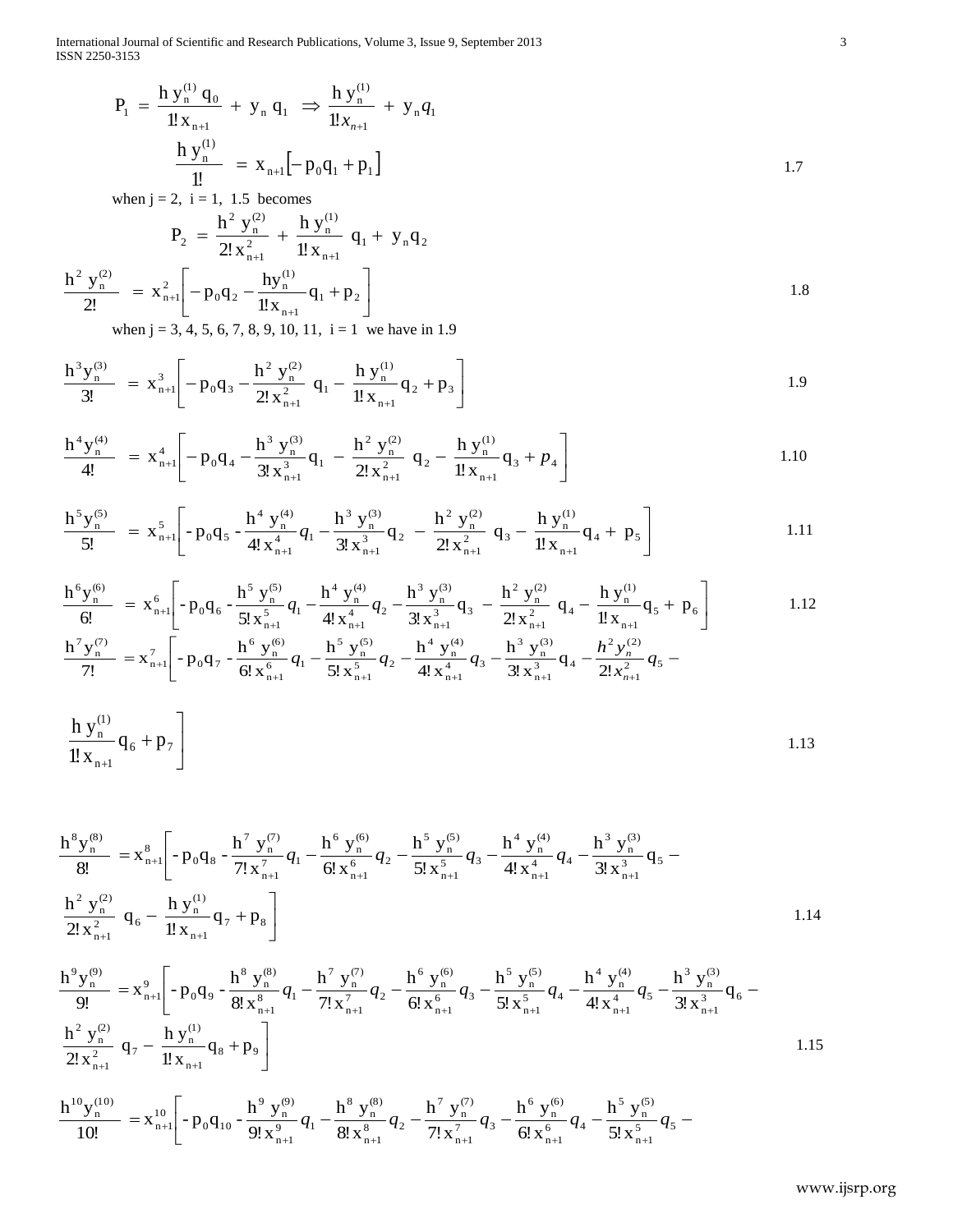International Journal of Scientific and Research Publications, Volume 3, Issue 9, September 2013 4 ISSN 2250-3153

$$
\frac{h^4 \times h^{(0)}}{4! \times h^{(0)}} q_6 - \frac{h^3 \times h^{(0)}}{3! \times h^{(0)}} q_7 - \frac{h^3 \times h^{(0)}}{1! \times h^{(0)}} q_7 - \frac{h^4 \times h^{(0)}}{1! \times h^{(0)}} q_7 - \frac{h^5 \times h^{(0)}}{2! \times h^{(0)}} q_7 - \frac{h^5 \times h^{(0)}}{2! \times h^{(0)}} q_7 - \frac{h^5 \times h^{(0)}}{2! \times h^{(0)}} q_7 - \frac{h^5 \times h^{(0)}}{2! \times h^{(0)}} q_7 - \frac{h^5 \times h^{(0)}}{2! \times h^{(0)}} q_7 - \frac{h^5 \times h^{(0)}}{2! \times h^{(0)}} q_7 - \frac{h^5 \times h^{(0)}}{2! \times h^{(0)}} q_7 - \frac{h^5 \times h^{(0)}}{2! \times h^{(0)}} q_8 - \frac{h^5 \times h^{(0)}}{2! \times h^{(0)}} q_9 - \frac{h^5 \times h^{(0)}}{2! \times h^{(0)}} q_9 - \frac{h^5 \times h^{(0)}}{2! \times h^{(0)}} q_9 - \frac{h^5 \times h^{(0)}}{2! \times h^{(0)}} q_9 - \frac{h^5 \times h^{(0)}}{2! \times h^{(0)}} q_9 - \frac{h^5 \times h^{(0)}}{2! \times h^{(0)}} q_9 - \frac{h^5 \times h^{(0)}}{2! \times h^{(0)}} q_9 - \frac{h^5 \times h^{(0)}}{2! \times h^{(0)}} q_9 - \frac{h^5 \times h^{(0)}}{2! \times h^{(0)}} q_9 - \frac{h^5 \times h^{(0)}}{2! \times h^{(0)}} q_9 - \frac{h^5 \times h^{(0)}}{2! \times h^{(0)}} q_9 - \frac{h^5 \times h^{(0)}}{2! \times h^{(0)}} q_9 - \frac{h^5 \times h^{(0)}}{2! \times h^{(0)}} q_9 - \frac{h^5 \times h^{(0)}}{2! \times h^{(0)}} q_9 - \frac{h^5 \times h^{(0)}}{2! \times h^{(0)}} q_9 - \frac{h^5 \times h^{(0)}}{2! \times h^{(0)}} q_9 - \frac{h
$$

This lead to a generalized equation

$$
\frac{h^m y_n^{(m)}}{m!} = x_{n+1}^m \left[ -y_n q_i - \frac{h^{m-v} y_n^{(m-v)}}{(m-v)! x_{n+1}^{m-v}} q_{i-(m-1)} - \frac{h^{m-v+1} y_n^{(m-v+1)}}{(m-v+1)! x_{n+1}^{m-v+1}} q_{i-(m-2)} - \frac{h^{m-v+2} y_n^{(m-v+2)}}{(m-v+2)! x_{n+1}^{m-v+2}} q_{i-(m-3)} \right]
$$
\n
$$
h^{m-v+3} y_n^{(m-v+3)}
$$
\n
$$
h^{m-v+4} y_n^{(m-v+4)}
$$
\n
$$
h^{m-v+5} y_n^{(m-v+5)}
$$

$$
-\frac{h^{m \nu+3} y_{n}^{(m \nu+3)}}{(m-\nu+3)! x_{n+1}^{m \nu+3}} q_{i-(m-4)} - \frac{h^{m \nu+4} y_{n}^{(m \nu+4)}}{(m-\nu+4)! x_{n+1}^{m \nu+4}} q_{i-(m-5)} - \frac{h^{m \nu+5} y_{n}^{(m \nu+5)}}{(m-\nu+5)! x_{n+1}^{m \nu+5}} q_{i-(m-6)} - \frac{h^{m \nu+5} y_{n}^{(m \nu+5)}}{(m-\nu+5)! x_{n+1}^{m \nu+5}} q_{i-(m-6)} - \frac{h^{m \nu+5} y_{n}^{(m \nu+5)}}{(m-\nu+5)! x_{n+1}^{m \nu+5}} q_{i-(m-6)} - \frac{h^{m \nu+5} y_{n}^{(m \nu+5)}}{(m-\nu+5)! x_{n+1}^{m \nu+5}} q_{i-(m-6)} - \frac{h^{m \nu+5} y_{n}^{(m \nu+5)}}{(m-\nu+5)! x_{n+1}^{m \nu+5}} q_{i-(m-6)} - \frac{h^{m \nu+5} y_{n}^{(m \nu+5)}}{(m-\nu+5)! x_{n+1}^{m \nu+5}} q_{i-(m-6)} - \frac{h^{m \nu+5} y_{n}^{(m \nu+5)}}{(m-\nu+5)! x_{n+1}^{m \nu+5}} q_{i-(m-6)} - \frac{h^{m \nu+5} y_{n}^{(m \nu+5)}}{(m-\nu+5)! x_{n+1}^{m \nu+5}} q_{i-(m-6)} - \frac{h^{m \nu+5} y_{n}^{(m \nu+5)}}{(m-\nu+5)! x_{n+1}^{m \nu+5}} q_{i-(m-6)} - \frac{h^{m \nu+5} y_{n}^{(m \nu+5)}}{(m-\nu+5)! x_{n+1}^{m \nu+5}} q_{i-(m-6)} - \frac{h^{m \nu+5} y_{n}^{(m \nu+5)}}{(m-\nu+5)! x_{n+1}^{m \nu+5}} q_{i-(m-6)} - \frac{h^{m \nu+5} y_{n}^{(m \nu+5)}}{(m-\nu+5)! x_{n+1}^{m \nu+5}} q_{i-(m-6)} - \frac{h^{m \nu+5} y_{n}^{(m \nu+5)}}{(m-\nu+5)! x
$$

$$
\frac{\ln y_n}{(m-v+6)! x_{n+1}^{m-v+6}} q_{i-(m-7)} - \dots + \dots + \dots + \dots + \frac{\ln y_n}{(m-v+r)! x_{n+1}^{m-v+r}} q_{i-(m-t)} + p_i
$$

Hence equation 1.18 gives our general derivation method. And where  $P_0=y_n$ ,  $v=1$ ,  $m = i=1, 2, 3, \ldots, i = 1, 2, 3, \ldots$  and  $r = 1,2,3,...,\ldots$  As the parameters of  $p_1$ ,  $p_2$ ,  $p_3$ ,  $p_4$ ,  $p_5$ ,  $q_1$ ,  $q_2$ ,  $q_3$ ,  $q_4$ ,  $q_5$  and  $q_6$  cannot be easily obtained using equations 1.8 – 1.17. We therefore adopt the method of writing one result as a combination of others as was used by Fatunla (1978). By writing 1.17 as a  $\frac{1}{11}$ e<br>m<br><sup>10</sup>

$$
\frac{h^{10} y_n^{(10)}}{10! x_{n+1}^{10}} q_1 + \frac{h^9 y_n^{(9)}}{9! x_{n+1}^9} q_2 + \frac{h^8 y_n^{(8)}}{8! x_{n+1}^8} q_3 + \frac{h^7 y_n^{(7)}}{7! x_{n+1}^7} q_4 + \frac{h^6 y_n^{(6)}}{6! x_{n+1}^6} q_5 + \frac{h^5 y_n^{(5)}}{5! x_{n+1}^5} q_6 = -\frac{h^{11} y_n^{(11)}}{11! x_{n+1}^{11}}
$$
\n
$$
h^9 y_n^{(9)}
$$
\n
$$
h^8 y_n^{(8)}
$$
\n
$$
h^7 y_n^{(7)}
$$
\n
$$
h^6 y_n^{(6)}
$$
\n
$$
h^5 y_n^{(5)}
$$
\n
$$
h^4 y_n^{(4)}
$$
\n
$$
h^{10} y_n^{(10)}
$$

$$
\frac{h^{9} y_{n}^{(9)}}{9! x_{n+1}^{9}} q_{1} + \frac{h^{8} y_{n}^{(8)}}{8! x_{n+1}^{8}} q_{2} + \frac{h^{7} y_{n}^{(7)}}{7! x_{n+1}^{7}} q_{3} + \frac{h^{6} y_{n}^{(6)}}{6! x_{n+1}^{6}} q_{4} + \frac{h^{5} y_{n}^{(5)}}{5! x_{n+1}^{5}} q_{5} + \frac{h^{4} y_{n}^{(4)}}{4! x_{n+1}^{4}} q_{6} = -\frac{h^{10} y_{n}^{(10)}}{10! x_{n+1}^{10}}
$$
\n1.20

$$
\frac{h^8 y_n^{(8)}}{8! x_{n+1}^8} q_1 + \frac{h^7 y_n^{(7)}}{7! x_{n+1}^7} q_2 + \frac{h^6 y_n^{(6)}}{6! x_{n+1}^6} q_3 + \frac{h^5 y_n^{(5)}}{5! x_{n+1}^5} q_4 + \frac{h^4 y_n^{(4)}}{4! x_{n+1}^4} q_5 + \frac{h^3 y_n^{(3)}}{3! x_{n+1}^3} q_6 = -\frac{h^9 y_n^{(9)}}{9! x_{n+1}^9} \tag{1.21}
$$

$$
\frac{h^7 y_n^{(7)}}{7! x_{n+1}^7} q_1 + \frac{h^6 y_n^{(6)}}{6! x_{n+1}^6} q_2 + \frac{h^5 y_n^{(5)}}{5! x_{n+1}^5} q_3 + \frac{h^4 y_n^{(4)}}{4! x_{n+1}^4} q_4 + \frac{h^3 y_n^{(3)}}{3! x_{n+1}^3} q_5 + \frac{h^2 y_n^{(2)}}{2! x_{n+1}^2} q_6 = -\frac{h^8 y_n^{(8)}}{8! x_{n+1}^8} \tag{1.22}
$$

$$
\frac{h^6 y_n^{(6)}}{6! x_{n+1}^6} q_1 + \frac{h^5 y_n^{(5)}}{5! x_{n+1}^5} q_2 + \frac{h^4 y_n^{(4)}}{4! x_{n+1}^4} q_3 + \frac{h^3 y_n^{(3)}}{3! x_{n+1}^3} q_4 + \frac{h^2 y_n^{(2)}}{2! x_{n+1}^2} q_5 + \frac{hy_n^{(1)}}{1! x_{n+1}} q_6 = -\frac{h^7 y_n^{(7)}}{7! x_{n+1}^7} \tag{1.23}
$$

$$
\frac{h^5 y_n^{(5)}}{5! x_{n+1}^5} q_1 + \frac{h^4 y_n^{(4)}}{4! x_{n+1}^4} q_2 + \frac{h^3 y_n^{(3)}}{3! x_{n+1}^3} q_3 + \frac{h^2 y_n^{(2)}}{2! x_{n+1}^2} q_4 + \frac{hy_n^{(1)}}{1! x_{n+1}} q_5 + y_n q_6 = -\frac{h^6 y_n^{(6)}}{6! x_{n+1}^6} \tag{1.24}
$$

For each positive integer m, the expression:

$$
\frac{h^m\ y_n^m}{m!\,x_{n+1}^m}
$$

is a real number, for this reason equations (1.19 – 1.24) represent simultaneous Linear Equation (SLE) in  $q_1$ ,  $q_2$ ,  $q_3$ ,  $q_4$ ,  $q_5$  and  $q_6$ . In the course of using the integrator 1.3 of higher values of k, the use of matrix equation gives rise to clearer solutions and make clearer the investigation of stability properties of the integrator, hence we put the simultaneous linear equation in matrix form as shown below: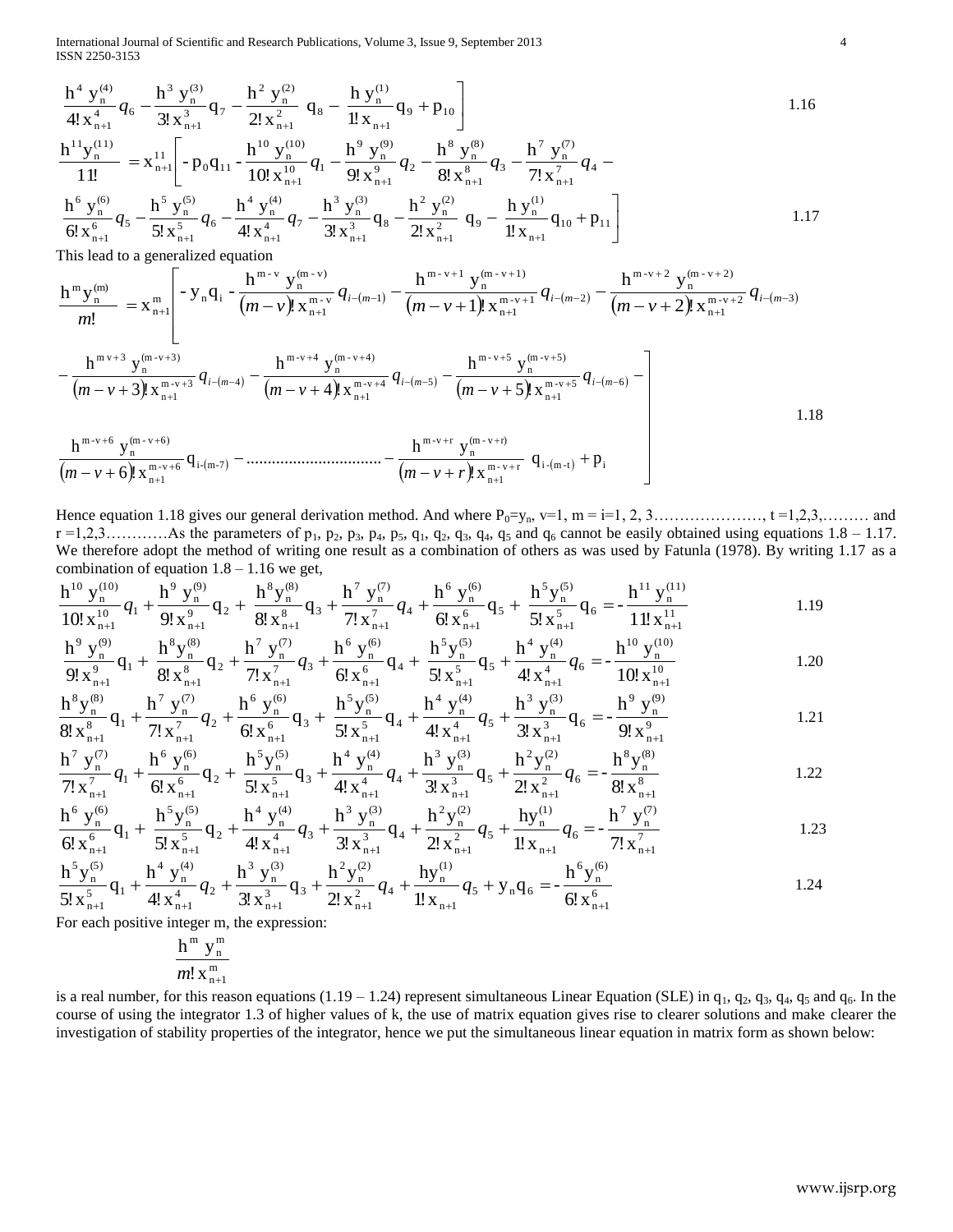$$
\begin{bmatrix}\n\frac{h^{10}y_n^{(10)}}{10x_{n+1}^{10}} & \frac{h^{9}y_n^{(9)}}{9!x_{n+1}^{9}} & \frac{h^{8}y_n^{(8)}}{8!x_{n+1}^{8}} & \frac{h^{7}y_n^{(7)}}{7!x_{n+1}^{7}} & \frac{h^{6}y_n^{(6)}}{6!x_{n+1}^{6}} & \frac{h^{5}y_n^{(5)}}{5!x_{n+1}^{5}} & \frac{h^{4}y_n^{(4)}}{4!x_{n+1}^{4}} \\
\frac{h^{9}y_n^{(9)}}{9!x_{n+1}^{9}} & \frac{h^{8}y_n^{(8)}}{8!x_{n+1}^{8}} & \frac{h^{7}y_n^{(7)}}{7!x_{n+1}^{7}} & \frac{h^{6}y_n^{(6)}}{6!x_{n+1}^{6}} & \frac{h^{5}y_n^{(5)}}{5!x_{n+1}^{5}} & \frac{h^{4}y_n^{(4)}}{4!x_{n+1}^{4}} \\
\frac{h^{8}y_n^{(8)}}{8!x_{n+1}^{8}} & \frac{h^{7}y_n^{(7)}}{7!x_{n+1}^{7}} & \frac{h^{6}y_n^{(6)}}{6!x_{n+1}^{6}} & \frac{h^{5}y_n^{(5)}}{5!x_{n+1}^{5}} & \frac{h^{4}y_n^{(4)}}{4!x_{n+1}^{4}} & \frac{h^{3}y_n^{(3)}}{3!x_{n+1}^{3}} \\
\frac{h^{7}y_n^{(9)}}{7!x_{n+1}^{7}} & \frac{h^{6}y_n^{(6)}}{6!x_{n+1}^{6}} & \frac{h^{5}y_n^{(5)}}{5!x_{n+1}^{5}} & \frac{h^{4}y_n^{(4)}}{4!x_{n+1}^{4}} & \frac{h^{3}y_n^{(3)}}{3!x_{n+1}^{3}} & \frac{h^{2}y_n^{(2)}}{2!x_{n+1}^{2}} \\
\frac{h^{6}y_n^{(6)}}{8!x_{n+1}^{8}} & \frac{h^{5}y_n^{(5)}}{8!x_{n+1}^{8}} & \frac{h^{4}y_n^{(4)}}{4!x_{n+1}^{4}} & \frac{h^{3}y_n^{(3)}}{2!x_{n+1}
$$

To solve for  $q_1$ ,  $q_2$ ,  $q_3$ ,  $q_4$ ,  $q_5$  and  $q_6$  we use the matrix equation (1.25)  $p_1$ ,  $p_2$ ,  $p_3$ ,  $p_4$ , and  $p_5$  can be obtained from the equations (1.6 – 1.11).That is,

$$
P_1 = \frac{h y_n^{(1)} q_0}{1! x_{n+1}} + y_n q_1
$$

$$
P_2 = \frac{h^2 y_n^{(2)}}{2! x_{n+1}^2} + \frac{h y_n^{(1)}}{1! x_{n+1}} q_1 + y_n q_2
$$

$$
P_3 = \frac{h^3 y_n^{(3)}}{3! x_{n+1}^3} + \frac{h^2 y_n^{(2)}}{2! x_{n+1}^2} q_1 + \frac{h y_n^{(1)}}{1! x_{n+1}} q_2 + y_n q_3
$$

$$
P_4 = \frac{h^4 y_n^{(4)}}{4! x_{n+1}^4} + \frac{h^3 y_n^{(3)}}{3! x_{n+1}^3} q_1 + \frac{h^2 y_n^{(2)}}{2! x_{n+1}^2} q_2 + \frac{h y_n^{(1)}}{1! x_{n+1}} q_3 + y_n q_4
$$

$$
P_5 = \frac{h^5 y_n^{(5)}}{5! x_{n+1}^5} + \frac{h^4 y_n^{(4)}}{4! x_{n+1}^4} q_1 + \frac{h^3 y_n^{(3)}}{3! x_{n+1}^3} q_2 + \frac{h^2 y_n^{(2)}}{2! x_{n+1}^2} q_3 + \frac{h y_n^{(1)}}{1! x_{n+1}} q_4 + y_n q_5
$$

By adopting equations  $1.26 - 1.30$  produces the values of  $p_1$ ,  $p_2$ ,  $p_3$ ,  $p_4$  and  $p_5$  when the values of  $q_1$ ,  $q_2$ ,  $q_3$ ,  $q_4$  and  $q_5$  are substituted into it.

# **1.3 STABILITY OF THE RATIONAL INTERPOLATION METHOD**

In this section, we shall investigate the stability properties of the integrator formula for  $k = 6$ .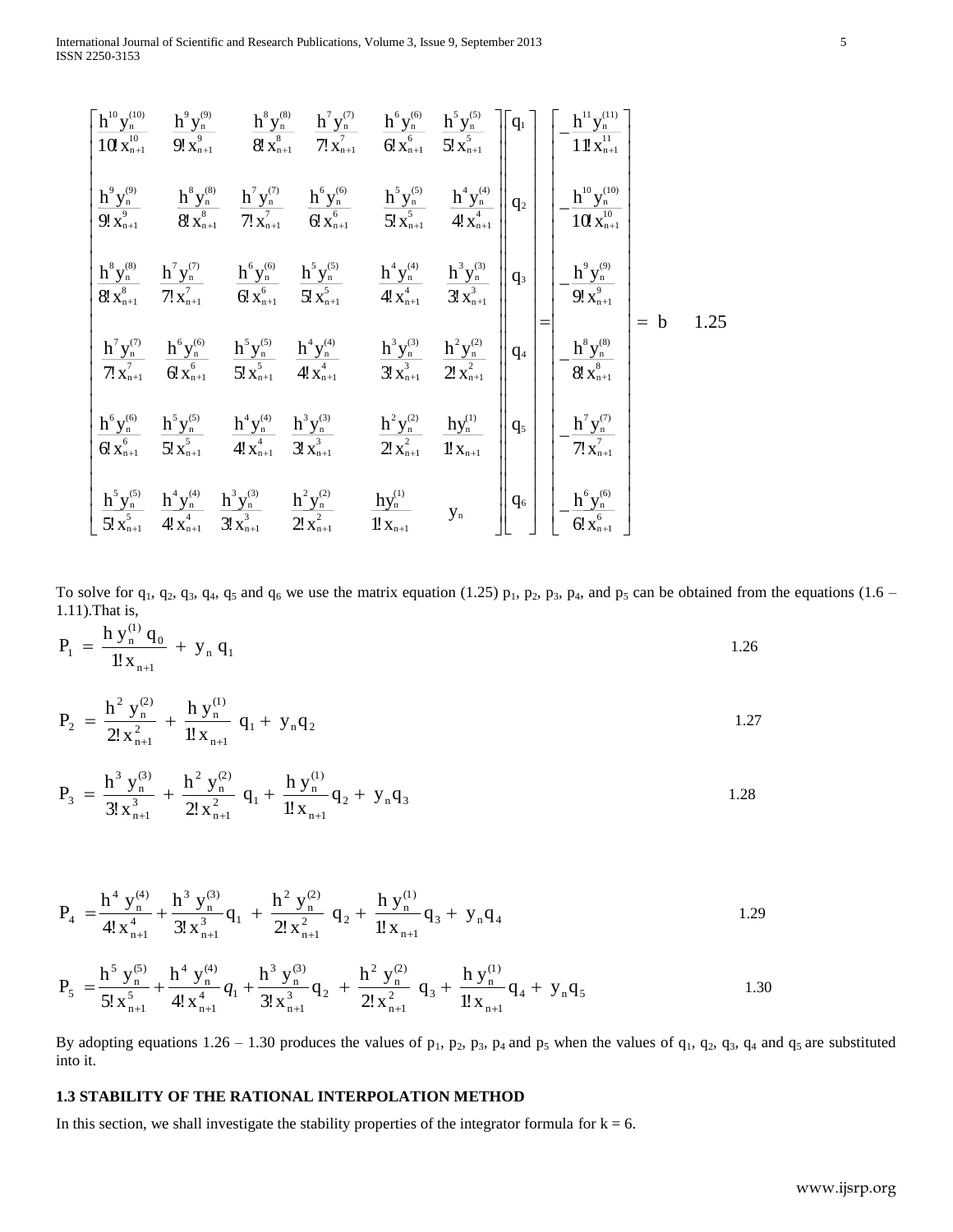International Journal of Scientific and Research Publications, Volume 3, Issue 9, September 2013 6 ISSN 2250-3153

$$
y_{n+1} = \frac{\sum_{i=0}^{5} P_{i} X_{n+1}^{i}}{1 + \sum_{i=1}^{6} q_{i} X_{n+1}^{i}}
$$

However, the use of matrix equation 1.25 will give us investigative advantage to obtain results easily. When the integrator 1.31 is applied to  $y^1 = \lambda y$  the equation 1.25 becomes:  $\frac{1}{11}$ ei<br>1 t<br>10

However, the use of matrix equation 1.25 because investigative advantage to obtain results easily. When the integrator 1.31 is  
\napplied to 
$$
y' = \lambda y
$$
 the equation 1.25 because:  
\n
$$
\frac{\overline{h}^{10}}{10\overline{x_{n1}}^{10}} = \frac{\overline{h}^{9}}{9\overline{x_{n1}}^{2}} = \frac{\overline{h}^{8}}{8\overline{x_{n1}}^{8}} = \frac{\overline{h}^{7}}{71x_{n1}^{7}} = \frac{\overline{h}^{6}}{61x_{n1}^{6}} = \frac{\overline{h}^{5}}{51x_{n1}^{5}} = \frac{\overline{h}^{6}}{11x_{n1}^{5}}
$$
  
\n
$$
\frac{\overline{h}^{7}}{91x_{n1}^{7}} = \frac{\overline{h}^{8}}{81x_{n1}^{5}} = \frac{\overline{h}^{6}}{71x_{n1}^{7}} = \frac{\overline{h}^{6}}{61x_{n1}^{6}} = \frac{\overline{h}^{5}}{51x_{n1}^{5}} = \frac{\overline{h}^{4}}{41x_{n1}^{4}} = \frac{\overline{h}^{3}}{10x_{n1}^{6}}
$$
  
\n
$$
\frac{\overline{h}^{7}}{81x_{n1}^{7}} = \frac{\overline{h}^{7}}{71x_{n1}^{7}} = \frac{\overline{h}^{6}}{61x_{n1}^{6}} = \frac{\overline{h}^{4}}{51x_{n1}^{5}} = \frac{\overline{h}^{4}}{41x_{n1}^{4}} = \frac{\overline{h}^{3}}{31x_{n1}^{2}} = \frac{\overline{h}^{2}}{21x_{n1}^{2}} = \frac{\overline{h}^{2}}{10x_{n1}^{7}}
$$
  
\n
$$
\frac{\overline{h}^{7}}{61x_{n1}^{6}} = \frac{\overline{h}^{5}}{51x_{n1}^{5}} = \frac{\overline{h}^{4}}{41x_{n1}^{4}} = \frac{\overline{h}^{3}}{31x_{n1}^{2}} = \frac{\overline{h}^{2}}{21x_{n1}^{2}} = \frac{\overline{h}^{2}}{11x_{n1}^{2}}
$$
  
\n
$$
\frac{\overline{h}^{
$$

where  $h = \lambda h$ 

where 
$$
\mathbf{h} = A\mathbf{h}
$$
  
\nThe application of Gaussian elimination to (1.32) yields  
\n
$$
\begin{bmatrix}\n1 & \frac{10X_{n+1}}{\bar{h}} & \frac{90X_{n+1}^2}{\bar{h}^2} & \frac{720X_{n+1}^3}{\bar{h}^3} & \frac{5040X_{n+1}^4}{\bar{h}^4} & \frac{302405X_{n+1}^5}{\bar{h}^5} \\
0 & 1 & \frac{18X_{n+1}}{\bar{h}} & \frac{216X_{n+1}^2}{\bar{h}^2} & \frac{5016X_{n+1}^3}{\bar{h}^3} & \frac{15120X_{n+1}^4}{\bar{h}^4} \\
0 & 0 & 1 & \frac{24X_{n+1}}{\bar{h}} & \frac{336X_{n+1}^2}{\bar{h}^2} & \frac{3360X_{n+1}^3}{\bar{h}^3} \\
0 & 0 & 0 & 1 & \frac{28X_{n+1}}{\bar{h}} & \frac{420X_{n+1}^2}{\bar{h}^2} \\
0 & 0 & 0 & 1 & \frac{30X_{n+1}}{\bar{h}} \\
0 & 0 & 0 & 0 & 1 & \frac{30X_{n+1}}{\bar{h}} \\
0 & 0 & 0 & 0 & 1 & \frac{30X_{n+1}}{\bar{h}} \\
0 & 0 & 0 & 0 & 1 & \frac{30X_{n+1}}{\bar{h}} \\
0 & 0 & 0 & 0 & 1 & \frac{51}{\bar{h}} \\
0 & 0 & 0 & 0 & 1 & \frac{51}{\bar{h}} \\
0 & 0 & 0 & 0 & 1 & \frac{51}{\bar{h}} \\
0 & 0 & 0 & 0 & 1 & \frac{51}{\bar{h}} \\
0 & 0 & 0 & 0 & 1 & \frac{51}{\bar{h}} \\
0 & 0 & 0 & 0 & 1 & \frac{51}{\bar{h}} \\
0 & 0 & 0 & 0 & 1 & \frac{51}{\bar{h}} \\
0 & 0 & 0 & 0 & 1 & \frac{51}{\bar{h}} \\
0 & 0 & 0 & 0 & 1 & \frac{51}{\bar{h}} \\
0 & 0 & 0 & 0 & 0 & 1\n\end{
$$

where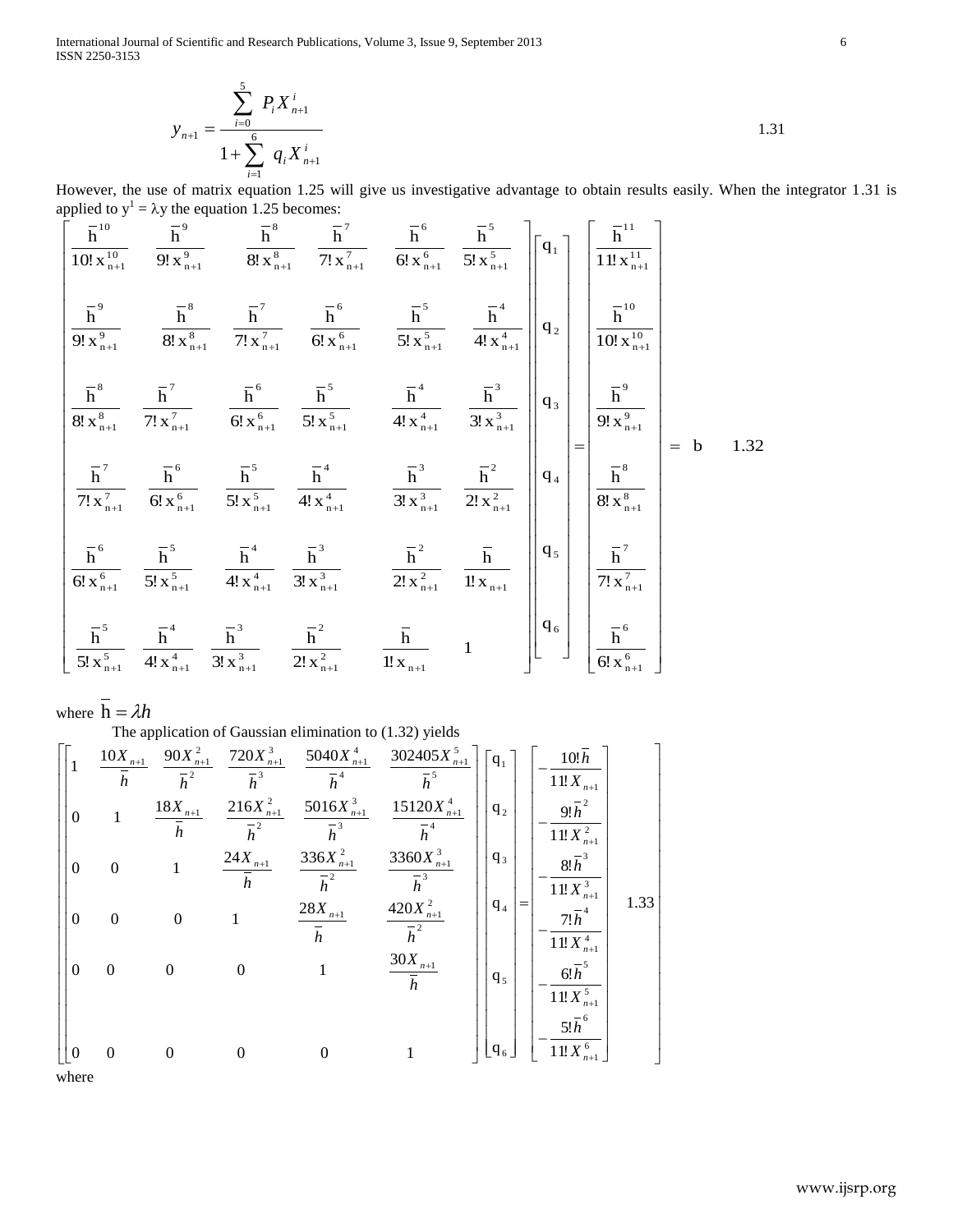International Journal of Scientific and Research Publications, Volume 3, Issue 9, September 2013 7 ISSN 2250-3153

$$
\begin{bmatrix}\n\mathbf{q}_{1}(\overline{h}) \\
\mathbf{q}_{2}(\overline{h}) \\
\mathbf{q}_{3}(\overline{h}) \\
\mathbf{q}_{4}(\overline{h}) \\
\mathbf{q}_{5}(\overline{h}) \\
\mathbf{q}_{6}(\overline{h})\n\end{bmatrix} = \begin{bmatrix}\n-\frac{3628200\overline{h}}{11!X_{n+1}} \\
-\frac{13426560\overline{h}^{2}}{11!X_{n+1}^{2}} \\
-\frac{2177280\overline{h}^{3}}{11!X_{n+1}^{3}} \\
-\frac{166320\overline{h}^{4}}{11!X_{n+1}^{4}} \\
-\frac{4320\overline{h}^{5}}{11!X_{n+1}^{5}} \\
-\frac{120\overline{h}^{6}}{11!X_{n+1}^{6}}\n\end{bmatrix}
$$

Applying 1.34 in 1.26 – 1.30 also imply

| $\bar{} \, \mathrm{p}_1 \big( \overline{h} \big) \bar{}$ | 36288600h<br>$11!X_{n+1}$               |
|----------------------------------------------------------|-----------------------------------------|
| $p_2(\overline{h})$                                      | $29756760\bar{h}^2$<br>$11!X_{n+1}^{2}$ |
| $p_3(\overline{h})$                                      | $16088060\overline{h}^3$                |
| $p_4(\overline{h})$                                      | $1!X_{n+1}^3$<br>5670820 $\overline{h}$ |
| $p_5(\overline{h})$                                      | $1!X_{n+1}^4$<br>1492585h               |
|                                                          | 11!X                                    |

Finally, if we apply the results in 1.34 and 1.35 to the integrator 1.31. We obtain the stability root given by

$$
S(\overline{h}) = \frac{P_0 + P_1 x_{n+1} + P_2 x_{n+1}^2 + P_3 x_{n+1}^3 + P_4 x_{n+1}^4 + P_5 x_{n+1}^5}{1 + q_1 x_{n+1} + q_2 x_{n+1}^2 + q_3 x_{n+1}^3 + q_4 x_{n+1}^4 + q_5 x_{n+1}^5 + q_6 x_{n+1}^6}
$$
  

$$
S(\overline{h}) = \frac{3991680 + 36288600\overline{h} + 29756760\overline{h}^2 + 1608806\overline{h}^3 + 567020\overline{h}^4 + 1492585\overline{h}^5}{3991680 - 3628200\overline{h} + 13426560\overline{h}^2 - 2177280\overline{h}^3 + 166320\overline{h}^4 - 4320\overline{h}^5 + 120\overline{h}^6} \quad 1.36
$$

However, by direct proof and definitions, equation 1.36 is A- stable and L – stable. For L- stable the RAS together with the point of encroachment into the right – half of the complex plane.

## **1.4 CONSISTENCY AND CONVERGENCE**

The integration formula given by  $y_{n+1} = y_n + h\phi(x_n, y_n, h)$  is said to be consistent with the initial value problem (ivp), if

$$
\phi(x, y, 0) = f(x, y) \tag{1.37}
$$

With this definition, we can prove the theorem on the consistency of our method. Lambert (1976) further stated that a multi step is said to be convergent if and only if the method is zero stable and consistent.

#### **1.5 THEOREM (CONSISTENCY AND CONVERGENCE)**

1.34

1.35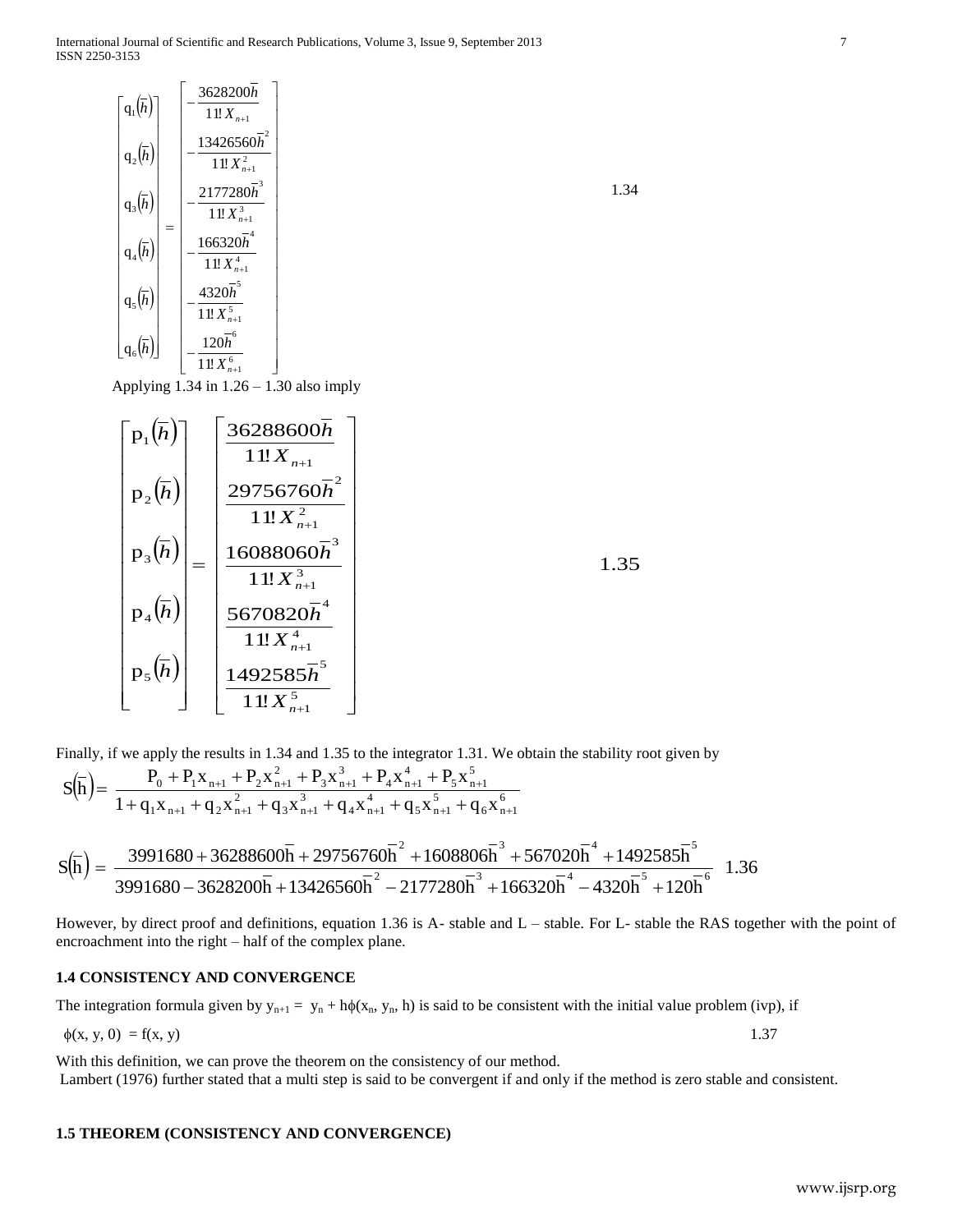International Journal of Scientific and Research Publications, Volume 3, Issue 9, September 2013 8 ISSN 2250-3153

The numerical integration formula given by,

$$
y_{n+1} = \frac{\sum_{i=0}^{k-1} P_i X_{n+1}^i}{1 + \sum_{i=1}^k q_i X_{n+1}^i}
$$

is convergent.

#### **Proof**

To establish the convergence of the new integrators formula, we have to show that the integrators are consistent as noted in Lambert (1978).

Given that 
$$
P_0 = y_n
$$
 (By 1.6)  
\n
$$
y_{n+1} = \frac{\sum_{i=0}^{5} P_i X_{n+1}^i}{1 + \sum_{i=1}^{6} q_i X_{n+1}^i}
$$
 (By 1.3)

By re-arranging 1.3 we obtain

$$
y_{n+1} - y_n = \frac{\sum_{i=0}^{5} (P_i - q_i y_n) X_{n+1}^i}{1 + \sum_{i=1}^{6} q_i X_{n+1}^i}
$$

$$
\frac{y_{n+1} - y_n}{h} = \frac{(p_1 - q_1 y_n)_{n+1} + (p_2 - q_2 y_n)(n+1)^2 h + (p_3 - q_3 y_n)(n+1)^3 h^2 + (p_4 - q_4 y_n)(n+1)^4 h^3 - q_5 (n+1)^5 h^4}{1 + \sum_{i=1}^6 q_i (n+1)^i h^i}
$$
 1.40

$$
\frac{y_{n+1} - y_n}{h} = \phi(x_n, y_n, h)
$$
 1.41

where  $\phi$  is the increment function. This leads us to,

$$
\phi(x_n, y_n, 0) = (p_1 - q_1 y_n) (n + 1) \quad \text{i.e.} \qquad n + 1 = \frac{x_{n+1}}{h}
$$
\n
$$
\phi(x_n, y_n, 0) = (p_1 - q_1 y_n) \frac{x_{n+1}}{h} \qquad (1.42)
$$

But,

$$
p_{i} = \sum_{j=1}^{i} \frac{h^{i+1-j} (y_{n})^{i+1-j} q_{j+1}}{(i+1-j)!(x_{n+1})^{i+1-j}} + y_{n} q_{j}
$$
\n
$$
n = \frac{hy_{n}^{(1)}}{(y_{n+1} + y_{n})^{i+1-j}}
$$
\n
$$
(1.43)
$$

$$
p_1 = \frac{Hy_n}{1!x_{n+1}} + y_nq_1
$$
  

$$
p_1 - y_nq_1 = \frac{hy_n^{(1)}}{1!x_{n+1}}
$$
 1.44

putting equation 1.44 into 1.42

$$
\phi(x_n, y_n, 0) = \frac{h y_n^{(1)}}{x_{n+1}} \cdot \frac{x_{n+1}}{h}
$$

 $\phi(x_n, y_n, 0) = y_n^{(1)} = f(x_n, y_n) = f(x, y)$ 

h

Hence, we conclude that the new rational interpolation method is consistent with the initial value problem (ivp).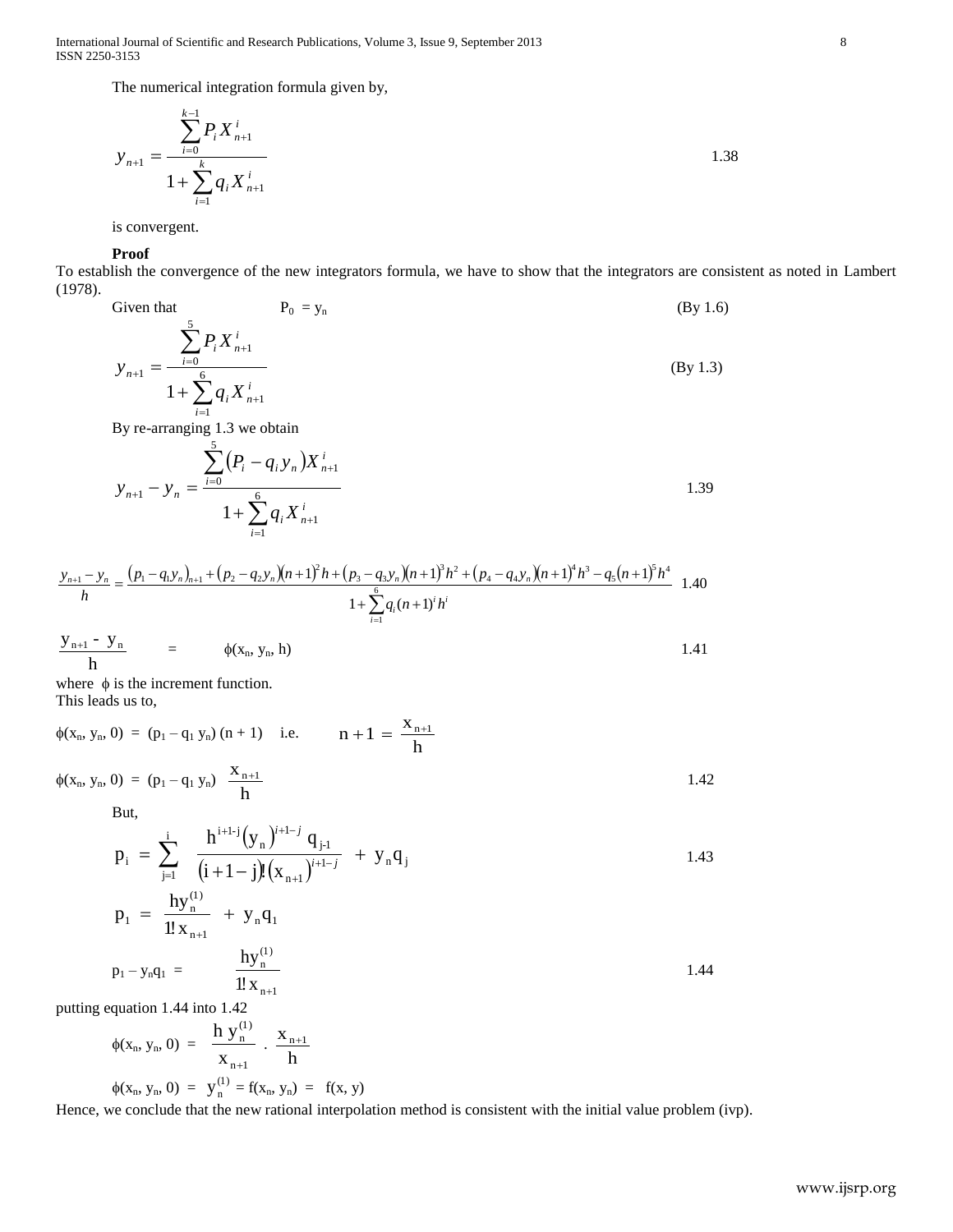# **1.6 NUMERICAL COMPUTATIONS AND RESULTS**

### **Problem 1:** Aashikpelokhai (1991) and Fatunla (1983)

 $y<sup>1</sup> = y$ ,  $y(0) = 1$ , Exact Solution  $y = e<sup>x</sup>$ ,  $0 \le x \le 1$ .

| <b>Table 1.</b> Efficiency of our method of order eleven (11) on problem 1 for $h = 0.5$ , and $0 \le x \le 5$ . |  |
|------------------------------------------------------------------------------------------------------------------|--|
|------------------------------------------------------------------------------------------------------------------|--|

|       |     | Solution<br>Theoretical | Numerical      | <b>Interpolation Method</b> | $N_f$          |
|-------|-----|-------------------------|----------------|-----------------------------|----------------|
| $X_n$ | Н   | (Tsol)                  | Solution(Nsol) | Error (En)                  |                |
| 0.5   | 0.5 | 1.648721271             | 1.648721271    | -1.386823989E-10            |                |
| 1.0   | 0.5 | 2.718281828             | 2.718281826    | 1.801506944E-9              | $\overline{2}$ |
| 1.5   | 0.5 | 4.481689069             | 4.481688764    | 3.047049768E-7              | 3              |
| 2.0   | 0.5 | 7.389056096             | 7.389046016    | 1.008072234E-5              | 4              |
| 2.5   | 0.5 | 12.182493956            | 12.182340480   | 1.534755087E-4              | 5              |
| 3.0   | 0.5 | 20.085536913            | 20.084103084   | 1.433828596E-3              | 6              |
| 3.5   | 0.5 | 33.115451939            | 33.105881851   | 9.570088402E-3              | 7              |
| 4.0   | 0.5 | 54.598149996            | 54.548180215   | 4.996978142E-2              | 8              |
| 4.5   | 0.5 | 90.017131232            | 89.800704590   | 2.164266417E-1              | 9              |
| 5.0   | 0.5 | 148.413158977           | 148.603848505  | 8.093104724E-1              | 10             |

**Table 2.** Error in Numerical Integrators with uniform meshize  $h = 0.1$  on problem 1

| $\mathbf{X}$ | Theoretical<br>Solution | Aashikpelokhai (1991)                                                                                                                           |            |                                    |            | Fatunla<br>(1983) |                |
|--------------|-------------------------|-------------------------------------------------------------------------------------------------------------------------------------------------|------------|------------------------------------|------------|-------------------|----------------|
|              |                         | Error x $10^{12}$<br>Error x $10^{12}$<br>Error x $10^{12}$<br>Error $\times 10^8$<br>Order = $9$<br>$Order = 11$<br>Order $= 7$<br>Order = $5$ |            | Error $\times 10^6$<br>$Order = 4$ | $N_f$      |                   |                |
| 0.1          | 1.10517092              | 0.00000                                                                                                                                         | 0.00000    | 0.00799                            | $-0.15622$ | 0.60450           | 1              |
| 0.2          | 1.22140027              | 0.00022                                                                                                                                         | $-0.00022$ | 0.00866                            | $-0.17265$ | 0.48269           | $\overline{2}$ |
| 0.3          | 1.34985881              | 0.00000                                                                                                                                         | 0.00000    | 0.00955                            | $-0.19081$ | 0.38781           | 3              |
| 0.4          | 1.49182470              | $-0.00022$                                                                                                                                      | 0.00000    | 0.01066                            | $-0.21088$ | 0.36697           | $\overline{4}$ |
| 0.5          | 1.64872127              | 0.00022                                                                                                                                         | 0.00000    | 0.01177                            | $-0.23305$ | 0.32105           | 5              |
| 0.6          | 1.82211880              | $-0.00022$                                                                                                                                      | $-0.00022$ | 0.01288                            | $-0.25756$ | 0.02256           | 6              |
| 0.7          | 2.01375271              | 0.00000                                                                                                                                         | 0.00000    | 0.01465                            | $-0.28465$ | 0.35937           | 7              |
| 0.8          | 2.22554093              | $-0.00044$                                                                                                                                      | 0.00000    | 0.01554                            | $-0.31459$ | 0.34473           | 8              |
| 0.9          | 2.45960311              | 0.00000                                                                                                                                         | 0.00000    | 0.01731                            | $-0.34768$ | 0.30697           | 9              |
| 1.0          | 2.71828183              | 0.00044                                                                                                                                         | 0.00000    | 0.01954                            | $-0.38424$ | 0.03030           | 10             |

From table 1, we observed that our new rational interpolation method of order eleven when compared with table 2 above shows that the rational interpolation method are efficient at resolving differential equations with exponential solutions. They compare favorably with Aashikpelokhai (1991) and Fatunla (1983).

# **Problem 2:** Corles (2001)

 $y' = x-y$ ,  $y(1) = 2$ , Exact Solution  $y = x-1 + 2e^{1-x}$ ,  $I.0 \le x \le 2.0$  and  $h = 0.1$ **Table 3**

| $\overline{X}$ | H   | Theoretical    | Corles       | Interpolation Method | $N_f$ |
|----------------|-----|----------------|--------------|----------------------|-------|
|                |     | Solution(Tsol) | Error        | Error                |       |
|                |     |                | Order = $5$  | $Order = 11$         |       |
| -1.1           | 0.1 | 1.90967483610  | 2.951622E-04 | 3.056044E-11         |       |
| 1.2            | 0.1 | 1.83746150621  | 5.341768E-04 | 5.530487E-11         | 12    |
| 1.3            | 0.1 | 1.78163644144  | 7.249117E-04 | 7.506484E-11         | 13    |
| 1.4            | 0.1 | 1.74064009216  | 8.745193E-04 | 9.062775E-11         | 14    |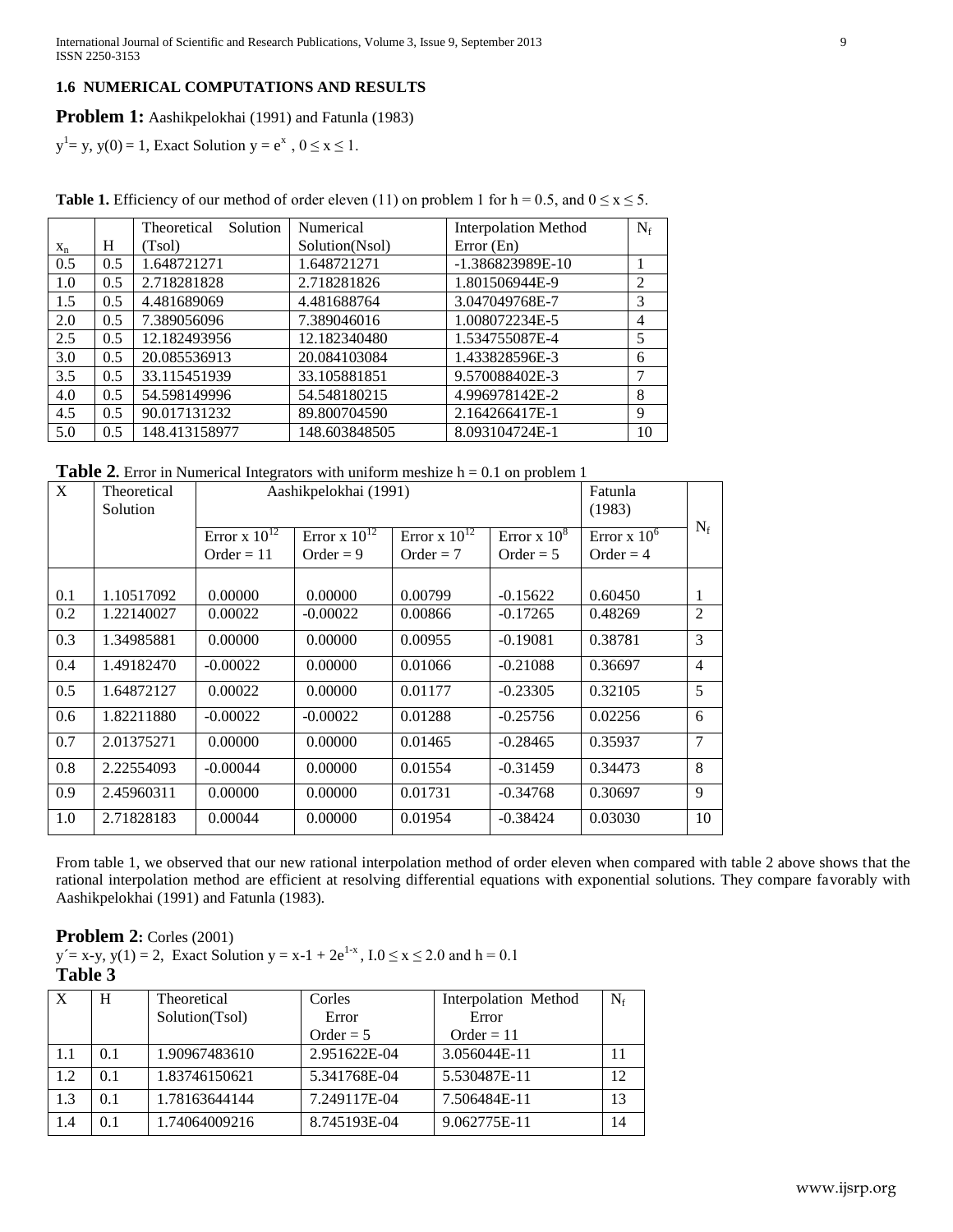International Journal of Scientific and Research Publications, Volume 3, Issue 9, September 2013 10 ISSN 2250-3153

| 1.5 | 0.1 | 1.71306131953 | 9.890795E-04 | 1.034086E-10 | 15 |
|-----|-----|---------------|--------------|--------------|----|
| 1.6 | 0.1 | 1.69762327230 | 1.073837E-03 | 1.199023E-10 | 16 |
| 1.7 | 0.1 | 1.69317060770 | 1.133561E-03 | 1.722329E-10 | 17 |
| 1.8 | 0.1 | 1.69865792836 | 1.172066E-03 | 3.916361E-10 | 18 |
| 1.9 | 0.1 | 1.71313931960 | 1.193047E-03 | 1.226139E-9  | 19 |
| 2.0 | 0.1 | 1.73575888247 | 1.199245E-03 | 3.999923E-9  | 20 |

From the numerical results in table 3, we observed that the error tolerance of order eleven could raise to  $10^{-11}$  as against of order five 10<sup>-04</sup> prescribed in corles (2001). Hence order eleven of our new interpolation method has a higher degree of accuracy.

# **Problem 3**:



The eigenvalues of the system of the differential equation are  $\lambda_1 = -0.1$ ,  $\lambda_2 = -50$  and  $\lambda_3 = -120$ . Therefore the stiffness factor is 1200.

# **Table 4**

| <b>First Component</b> |                  |                         |                           |            |               |                         |               |    |
|------------------------|------------------|-------------------------|---------------------------|------------|---------------|-------------------------|---------------|----|
| $X_{n}$                | H                | Theoretical<br>solution | Aashikpelokhai (1991)     |            |               | Interpolation<br>Method | $N_f$         |    |
|                        |                  |                         | Error $K = 2$             |            | Error $K = 1$ |                         | Error $k = 6$ |    |
| 5.0                    | 0.2              | 0.606530660             | $-1.3(-9)$                |            | $-1.2(-4)$    |                         | $-2.4E-11$    | 25 |
| 10.0                   | 0.2              | 0.367879441             | $-7.3(-5)$<br>$-8.1(-10)$ |            |               | $-3.8E-11$              | 50            |    |
| 15.0                   | 0.2              | 0.223313016             | $-4.9(-10)$               | $-4.4(-5)$ |               |                         | $-4.3E-11$    | 75 |
|                        | Second Component |                         |                           |            |               |                         |               |    |
| 5.0                    | 0.2              | 0.000000000             | 0.0                       | 0.0        |               | 0.0                     |               | 25 |
| 10.0                   | 0.2              | 0.000000000             | 0.0                       | 0.0<br>0.0 |               |                         |               | 50 |
| 15.0                   | 0.2              | 0.000000000             | 0.0<br>0.0                |            | 0.0           |                         | 75            |    |
| Third Component        |                  |                         |                           |            |               |                         |               |    |
| 5.0                    | 0.2              | 0.000000000             | 0.0                       | 0.0        |               | 0.0                     |               | 25 |
| 10.0                   | 0.2              | 0.000000000             | 0.0                       | 0.0        |               | 0.0                     |               | 50 |
| 15.0                   | 0.2              | 0.000000000             | 0.0                       | 0.0        |               | 0.0                     |               | 75 |

From table 4 above we can observe that our new rational interpolation method also shows the accuracies of the integrators with increasing in k.